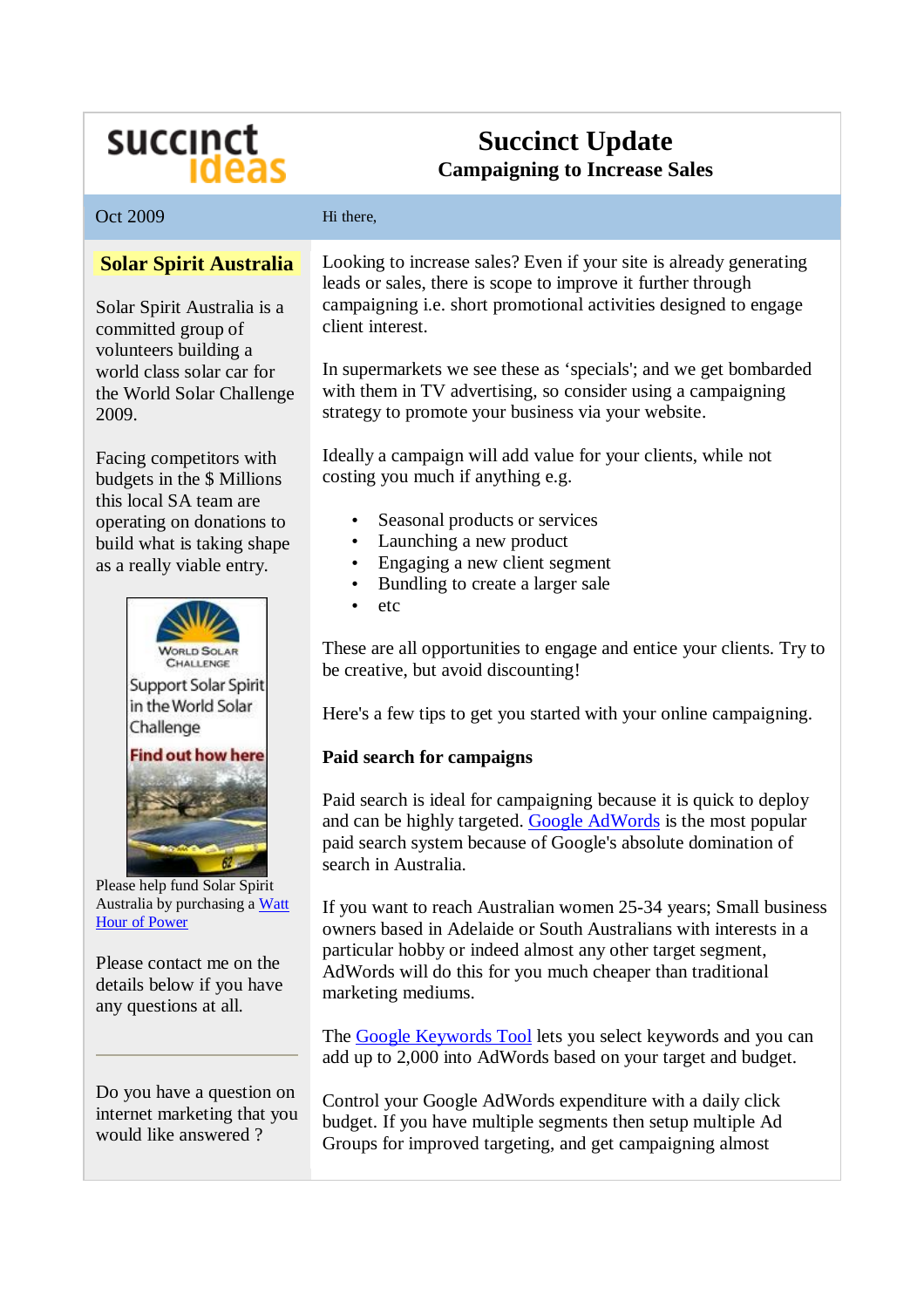Email it to us and we will provide answers for the most popular questions in our next newsletter.

straight away.

#### **Organic search campaigning**

Using organic search for campaigning can challenging, but ultimately more rewarding. It is rare these days to find keywords that are not already being targeted and competitive keywords take months of lead time to gain appropriate ranking. A good PageRank on your home page really helps so continue collecting links to your site.

There is an inherent delay from adding your campaign content to it being digested by Google so you can't rely on attracting campaign related searches immediately. Because of this I suggest starting with a teaser on your home page linked to the campaign page.

If you have recurring or seasonal campaigns, leave the related pages active in your site rather than removing them. This allows search engines to index the page and you to cultivate links to improve its ranking ready for the critical period.

Prepare your site early for upcoming seasons and then lure search engines to update your new content by submitting your XML Sitemap.

## **Measuring your campaign success**

As always, I recommend tracking your campaign with Analytics.

When there are no related visitors then you need to revisit how you are trying to attract them.

If you do generate campaign traffic, but no sales don't be disheartened. Analytics can track visitor activity trends (i.e. click streams) through your website, which is effectively their feedback on your offer.

Click stream analysis is the online alternative to focus groups, only your visitors tell you what they think with mouse clicks.

Modify your offer and try again. Mike Moran's book title says it all: Do it wrong quickly

## **Summary**

Campaigning provides a fresh perspective of your business to tempt would-be clients. Include your website in your promotional activities. Treat it like a sales person. Give it a sales budget and make it accountable. It's much more likely to deliver results for